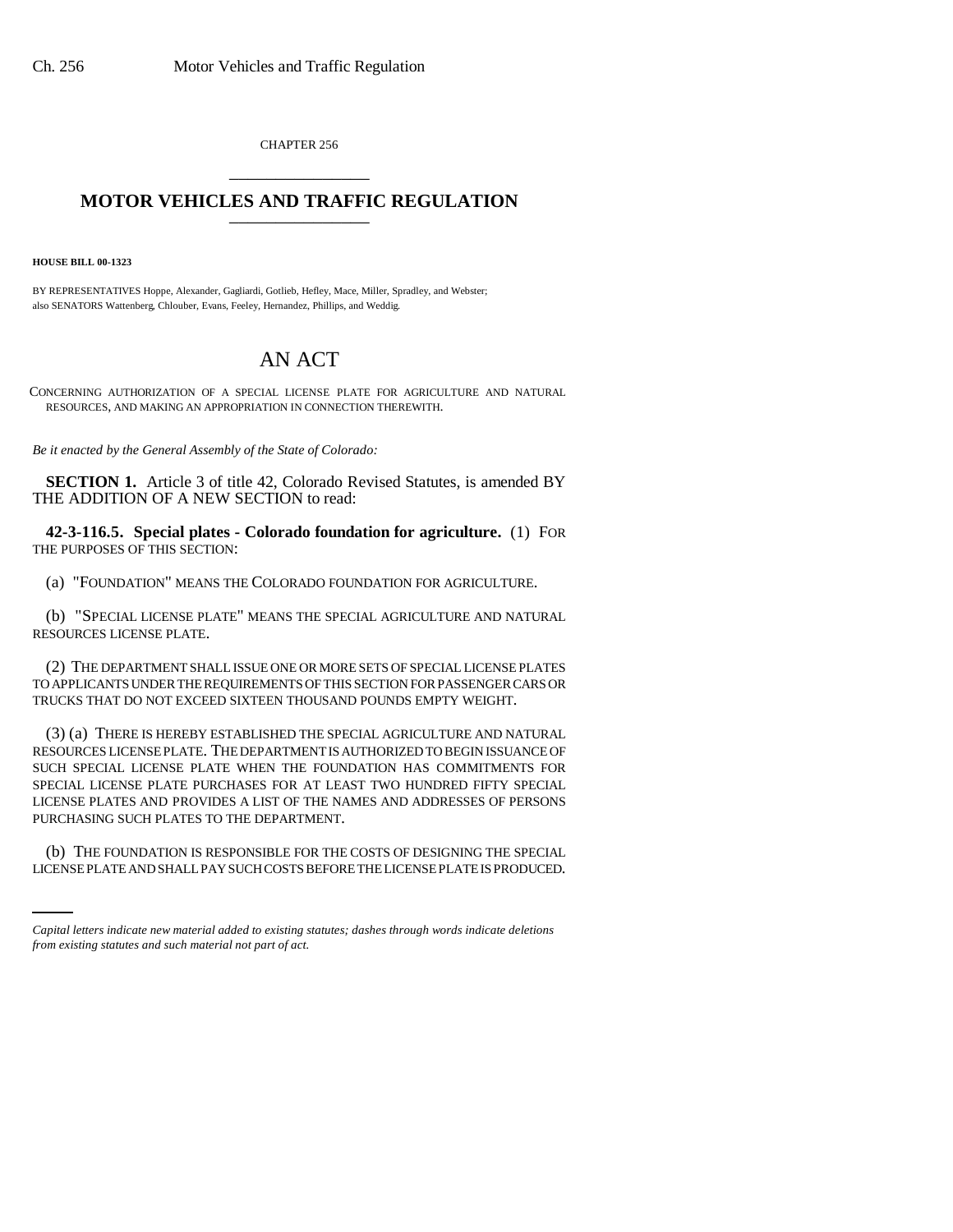THE DESIGN FOR THE SPECIAL LICENSE PLATE SHALL CONFORM WITH STANDARDS ESTABLISHED BY THE DEPARTMENT AND SHALL BE APPROVED BY THE DEPARTMENT.

(4) (a) A PERSON MAY APPLY FOR A SPECIAL LICENSE PLATE FOR A MOTOR VEHICLE IF THE PERSON PAYS THE TAXES AND FEES REQUIRED UNDER THE PROVISIONS OF THIS SECTION AND PROVIDES THE DEPARTMENT OR AUTHORIZED AGENT A CERTIFICATE ISSUED BY THE FOUNDATION CONFIRMING THAT SUCH PERSON MEETS THE QUALIFICATIONS FOR THE LICENSE PLATE ESTABLISHED BY THE FOUNDATION PURSUANT TO PARAGRAPH (b) OF THIS SUBSECTION (4). THE DEPARTMENT SHALL PREPARE A CERTIFICATE FORM TO BE USED BY THE FOUNDATION WHEN CONFIRMING THAT A PERSON IS ELIGIBLE TO OBTAIN A SPECIAL LICENSE PLATE.

(b) THE FOUNDATION MAY ESTABLISH THE FOLLOWING QUALIFICATIONS FOR PERSONS SEEKING TO OBTAIN SPECIAL LICENSE PLATES UNDER THE PROVISIONS OF THIS SECTION:

(I) SPECIFIED LEVELS OF CONTRIBUTIONS TO THE FOUNDATION; OR

(II) PAYMENT OF SPECIFIED SPECIAL DUES ESTABLISHED FOR THE SPECIAL LICENSE PLATES. IF THE FOUNDATION COLLECTS SPECIAL DUES FOR SPECIAL LICENSE PLATES, THE MONEYS SHALL BE EXPENDED ONLY FOR SUPPORT OF THE FOUNDATION'S PROGRAMS.

(5) VEHICLES REGISTERED UNDER THIS SECTION SHALL BE SUBJECT TO ALL OTHER PROVISIONS OF THIS ARTICLE EXCEPT THOSE RELATING TO THE TYPE OF NUMBER LICENSE PLATES UNDER SECTION 42-3-113.

(6) (a) THE AMOUNT OF THE TAXES AND FEES FOR SPECIAL LICENSE PLATES UNDER THIS SECTION IS THE SAME AS THE AMOUNT OF THE TAXES AND FEES SPECIFIED FOR REGULAR MOTOR VEHICLE LICENSE PLATES; EXCEPT THAT THE DEPARTMENT SHALL COLLECT A ONE-TIME FEE OF TEN DOLLARS FOR EACH MOTOR VEHICLE FOR ISSUANCE OR REPLACEMENT OF SUCH LICENSE PLATES. THE DEPARTMENT SHALL TRANSMIT THE ADDITIONAL ONE-TIME FEE TO THE STATE TREASURER, WHO SHALL CREDIT THE SAME TO THE HIGHWAY USERS TAX FUND.

(b) AN APPLICANT MAY APPLY FOR SPECIAL LICENSE PLATES THAT ARE PERSONALIZED UPON PAYMENT OF THE ADDITIONAL FEE REQUIRED BY SECTION 42-3-114 (7) (a) FOR PERSONALIZED LICENSE PLATES AND CONFORMANCE WITH ALL OTHER REQUIREMENTS OF SECTION 42-3-114. IF ANY APPLICANT HAS EXISTING PERSONALIZED LICENSE PLATES FOR A MOTOR VEHICLE, THE APPLICANT MAY TRANSFER THE COMBINATION OF LETTERS OR NUMBERS TO A NEW SET OF SPECIAL LICENSE PLATES FOR THE VEHICLE UPON PAYING THE FEE IMPOSED BY SECTION 42-3-114 (7) (a) AND UPON TURNING SUCH EXISTING PLATES IN TO THE DEPARTMENT AS REQUIRED BY THE DEPARTMENT. ANY PERSON WHO HAS OBTAINED PERSONALIZED SPECIAL LICENSE PLATES UNDER THIS PARAGRAPH (b) IS REQUIRED TO PAY THE ANNUAL FEE IMPOSED BY SECTION 42-3-114 (7) (b) FOR RENEWAL OF SUCH PERSONALIZED PLATES. THE FEES UNDER THIS PARAGRAPH (b) ARE IN ADDITION TO ALL OTHER TAXES AND FEES IMPOSED FOR THE SPECIAL LICENSE PLATES.

(7) ANY RENEWAL OF A SPECIAL LICENSE PLATE ISSUED UNDER THIS SECTION SHALL BE HANDLED IN THE SAME MANNER AS OTHER LICENSE PLATES UNDER THE PROVISIONS